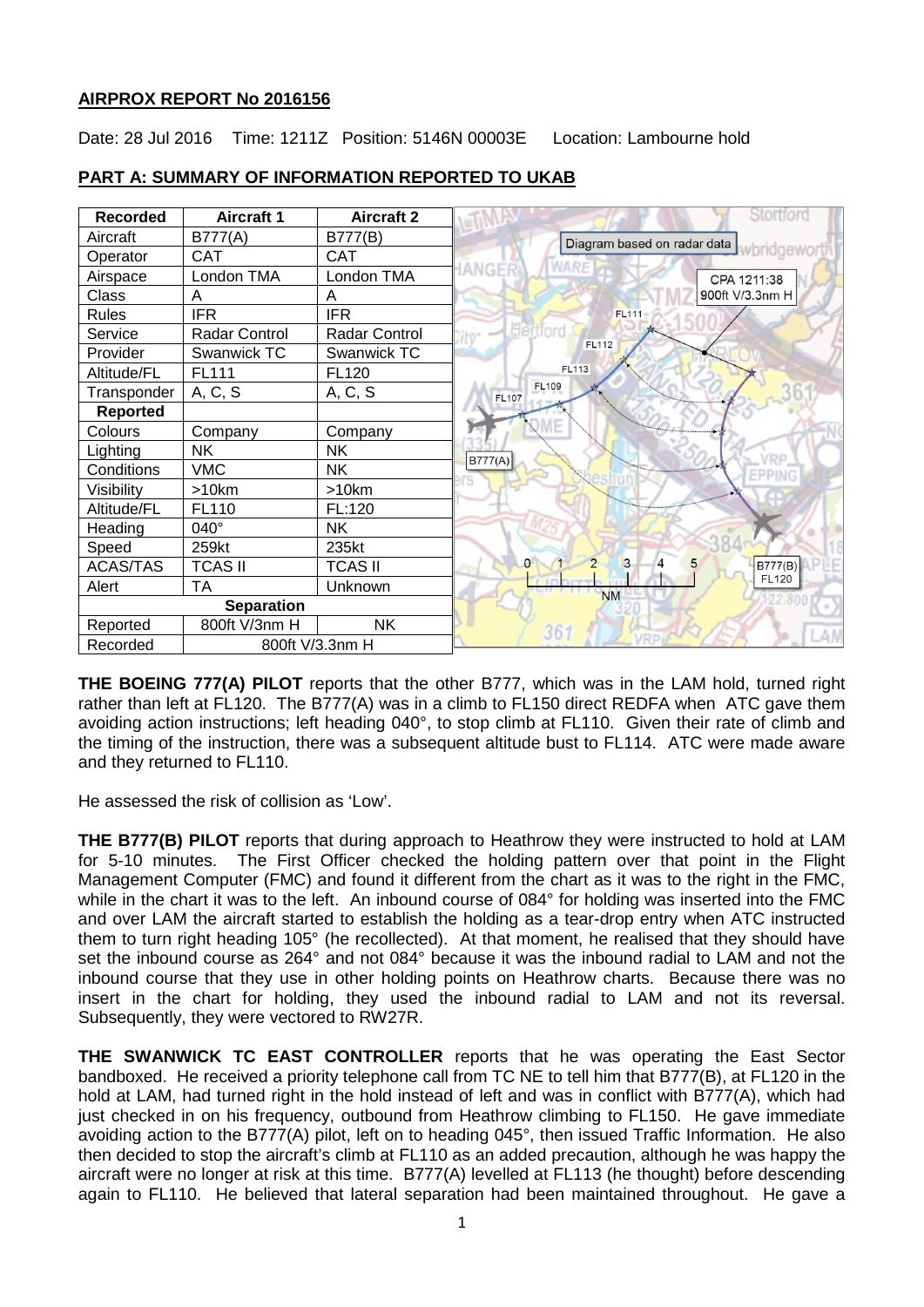brief explanation to the B777(A) pilot, who advised he would file a report. His only concern would be that the incident was either just off the edge of his radar range, or just at the edge, due to the size of the sector, and, if he had not received the telephone call, he might not have seen the STCA.

### **Factual Background**

The weather at Heathrow was recorded as follows:

EGLL 281150Z 24012KT 9999 BKN046 21/10 Q1014 NOSIG=

#### **Analysis and Investigation**

# **CAA ATSI**

The area radar recordings and London frequencies were obtained and reviewed. ATSI also had access to reports from the pilot of B777(A) and the controller at London TC East. The unit report into the occurrence was also obtained.

At 1201:45 the B777(B) pilot was instructed by the TC LAM controller to hold at Lambourne and to expect a five minute delay.

At 1209:33 (Figure 1) the B777(B) pilot was instructed to descend to FL120 and then transferred to Heathrow Director (LL INT N).



Figure 1 – 1209:33

The LAM hold is a left-hand holding pattern as depicted in Figure 2 below.



Figure 2 Lambourne hold.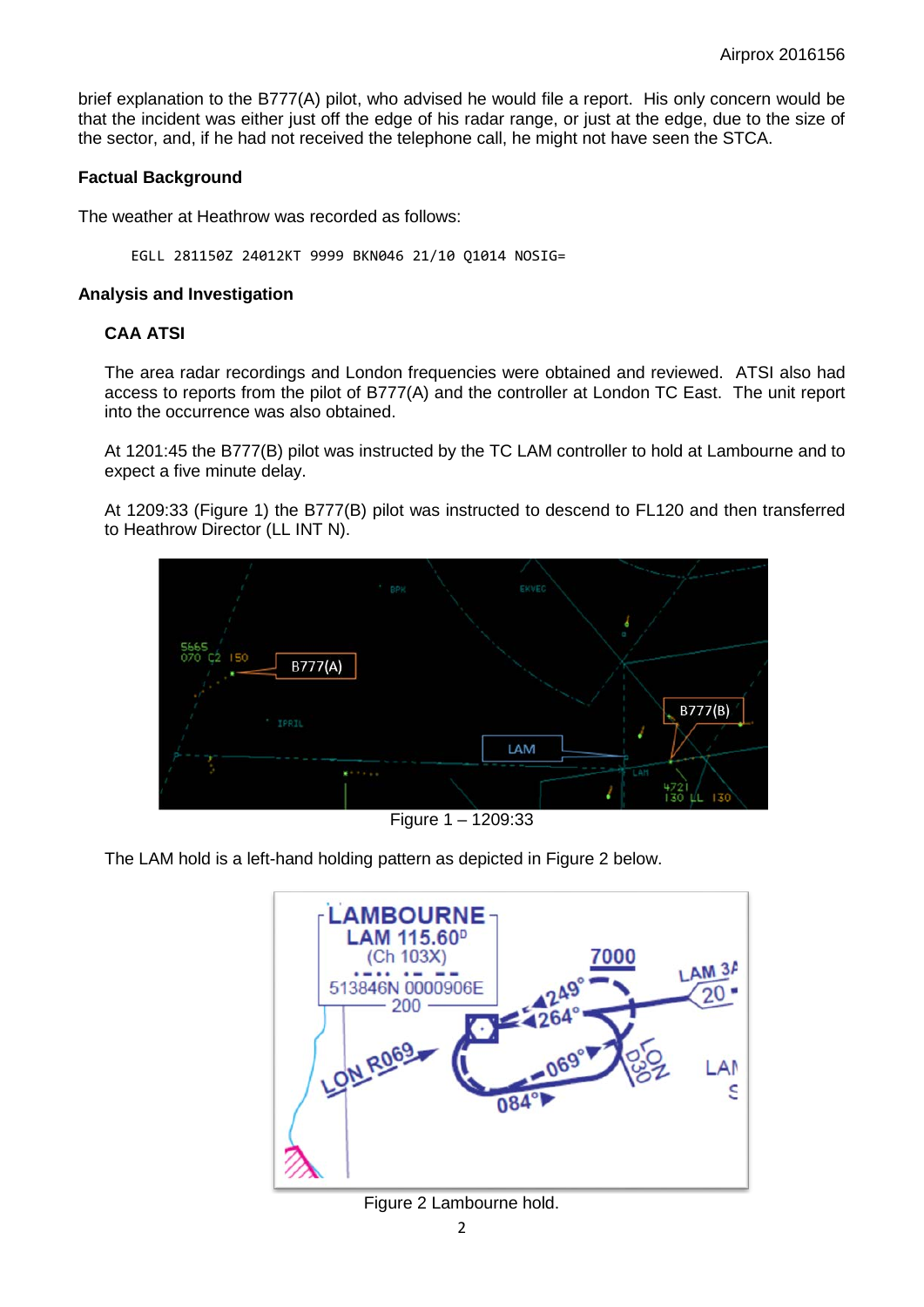The B777(B) flew over LAM at 1209:54 and commenced a right turn.

At 1210:10 the B777(A) pilot called London Control TC E climbing to FL150 heading towards REDFA. The controller acknowledged the call.

The B777(B) pilot called the LL INT N controller at 1210:18 descending to FL120. As the LL INT N controller responded they noticed the B777(B) turning right and not left into the expected holding procedure.

At 1210:25 the LL INT Support controller commenced a telephone call to the TC North Sector who, by using a priority call function, alerted the TC East controller and suggested a left turn for the B777(B).

At 1210:40 (Figure 3) the TC East controller issued an avoiding action turn to the B777(A) pilot onto a heading of 040°. At the same time the LL INT controller issued a turn to the B777(B) pilot onto a westerly heading. Both controllers issued Traffic Information to their respective aircraft.



Figure 3 at 1210:40.

At 1210:52 (Figure 4) the Short Term Conflict Alert activated.



Figure 4 – 1210:52.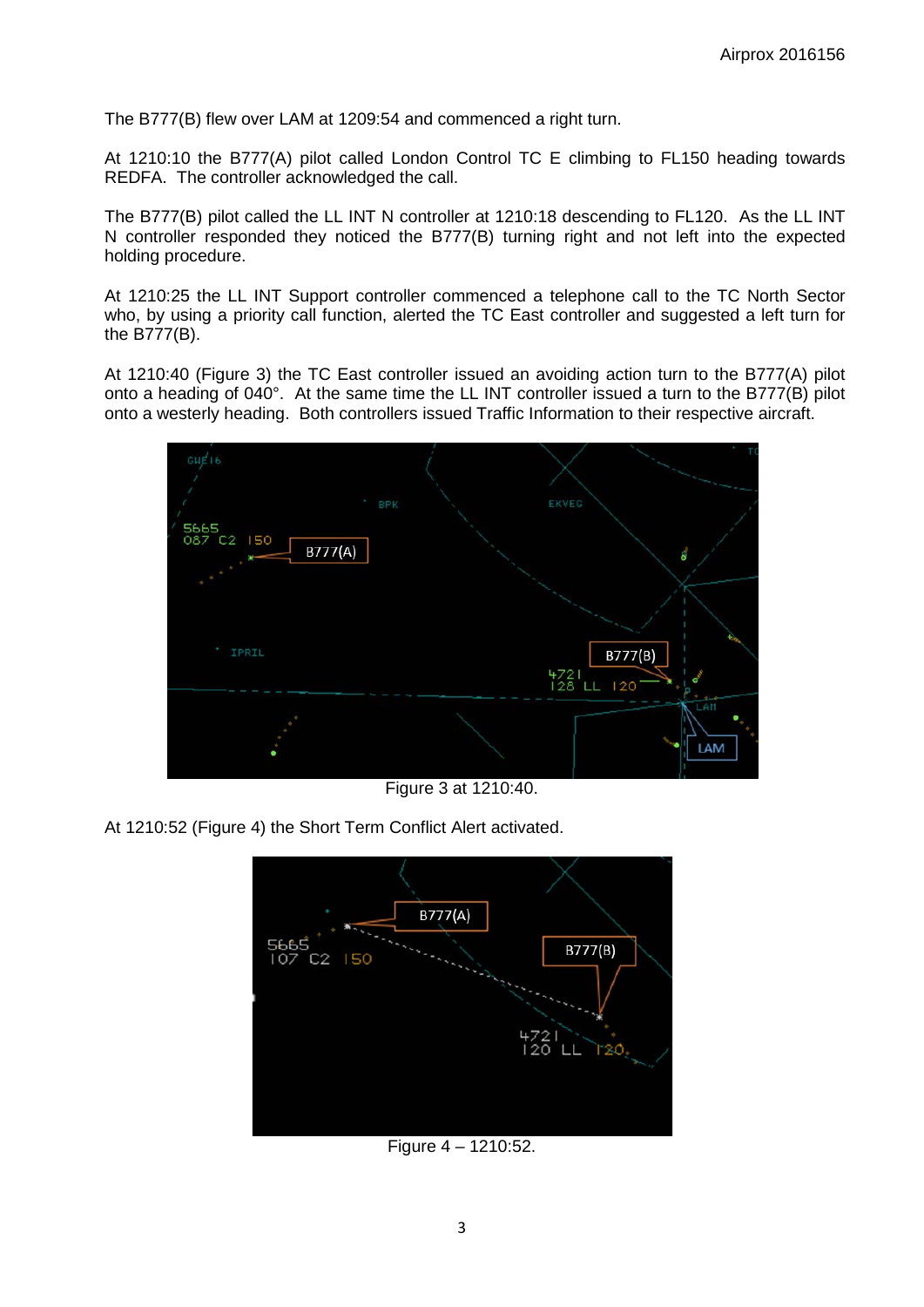At 1210:58 the TC East controller stopped the climb of the B777(A) at FL110. The pilot subsequently reported exceeding their cleared flight level to FL113 (because they were climbing at the time of the instruction).

CPA occurred at 1211:34 (Figure 5) when the aircraft were 800ft vertically and 3.3nm horizontally apart. The pilot of the B777(A) reported visual with B777(B) and later filed an Airprox report. Standard Radar separation was maintained. [3nm]



Figure 5 at 1211:34 – CPA.

According to the unit report, the pilot of B777(B) reported that a discrepancy between the charts and the programming of the FMS had caused the error, which he had not become aware of until the aircraft began a right turn. The aircraft were operating in Class A airspace where ATC are responsible for separating the aircraft. Separation was maintained due to the timely action taken by the controllers involved.

### **UKAB Secretariat**

The B777(A) and B777(B) pilots shared an equal responsibility for collision avoidance and not to operate in such proximity to other aircraft as to create a collision hazard<sup>[1](#page-3-0)</sup>.

### **Summary**

An Airprox was reported when B777(A) and B777(B) flew into proximity at 1211 Thursday 28<sup>th</sup> July 2016. Both pilots were operating under IFR in receipt of a Radar Control Service from TC Swanwick. B777(B) pilot did not comply with the joining procedures published for the Lambourne hold, resulting in it turning towards B777(A).

# **PART B: SUMMARY OF THE BOARD'S DISCUSSIONS**

Information available included reports from both pilots, the controller concerned, area radar and RTF recordings and reports from the appropriate ATC and operating authorities.

Looking first at the actions of the B777(B) pilot. The Board noted that the pilot was inbound to Heathrow, routeing from the east to Lambourne (LAM), to take up the hold. The entry pattern to the LAM hold, approaching from the east, was to make a left turn heading 084°. However, on reaching LAM the aircraft turned right. The pilot subsequently reported that an incorrect inbound course had been entered into the Flight Management System(FMS). Heading 084° had been entered instead of

<span id="page-3-0"></span> $\overline{\phantom{a}}$ <sup>1</sup> SERA.3205 Proximity.